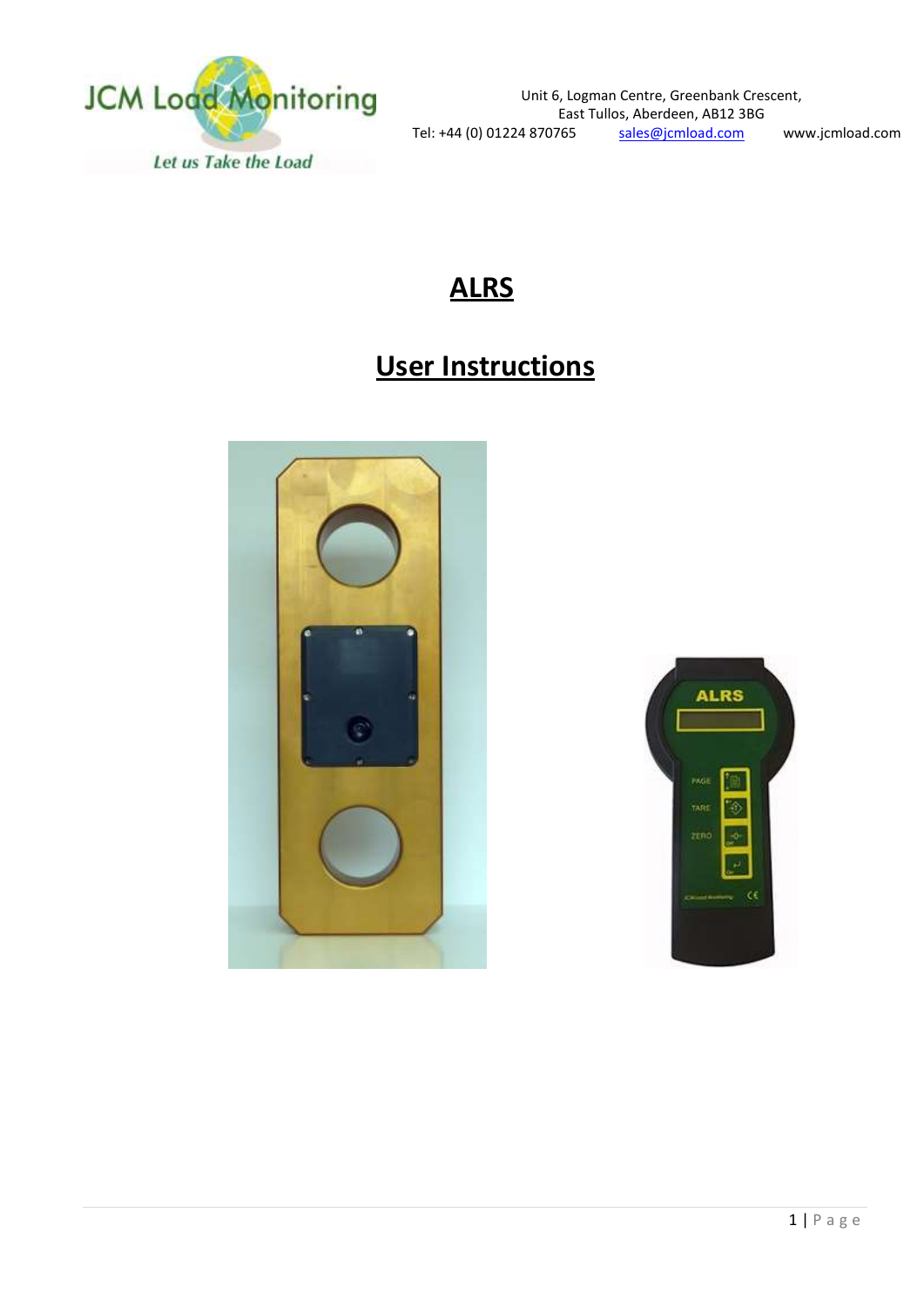

# **Table of Contents**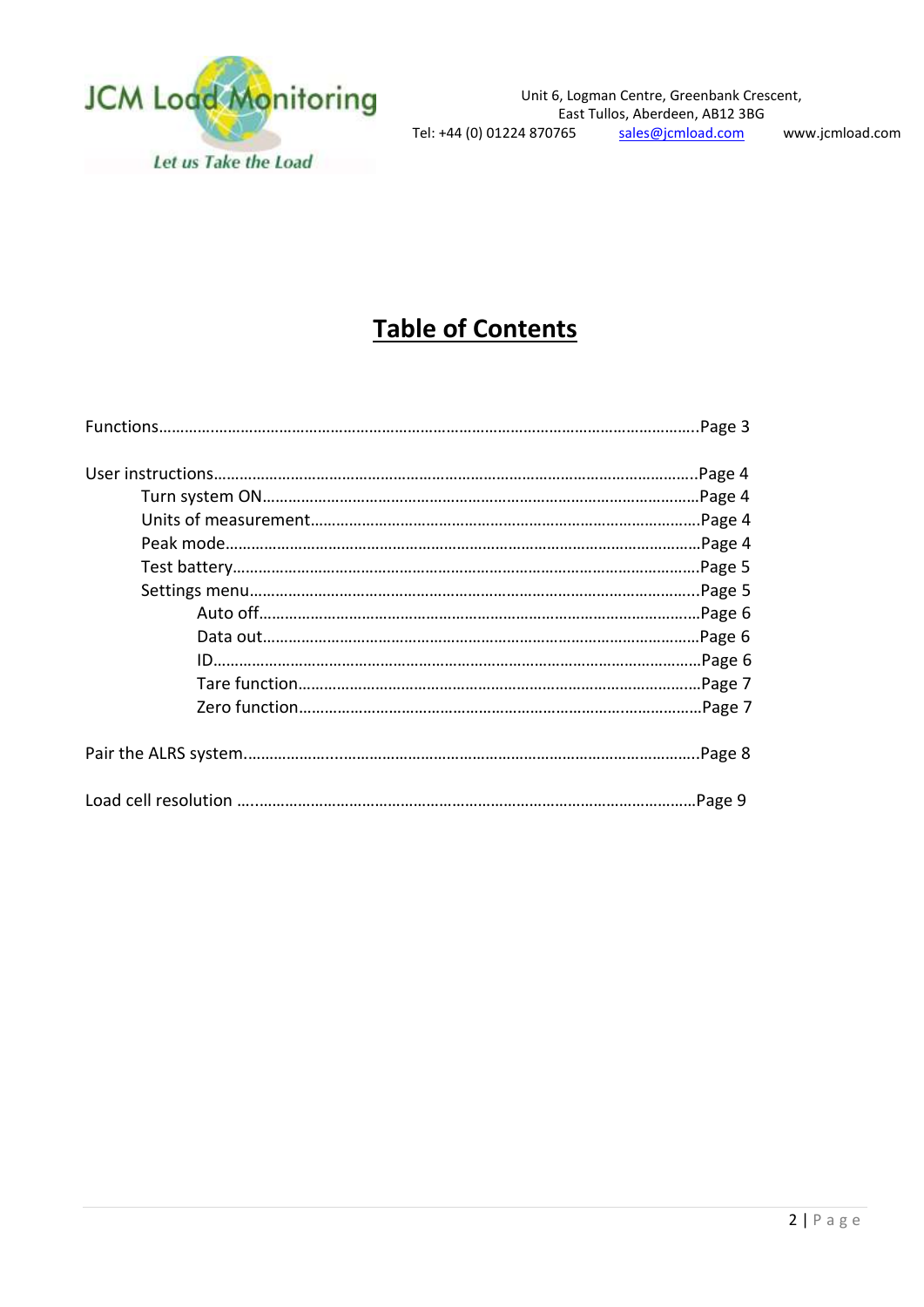

# **Available functions**

The ALRS load cell is a multi-range system that gives you four units of measurement in (Te/Kg/Lbs/US TN). The system has a peak mode and an auto on/off function which is a battery saving option.

We can guarantee you a telemetry working range of a minimum of 300 metres over 360°, this will give you peace of mind knowing that you will never lose signal.

The load cell is turned on via a switch on the load link and the monitoring system is switched on via the on button on the ALRS handset. This is to save battery during long term out of use. The load cell can be left switched on and can then be switched on/off from the ALRS handset but it will stay in standby mode using battery.

The ALRS also has a data logging feature so when needed your load cell can do so much more for you.

The ALRS system also has a peak hold function so you can monitor your peak load.

You can check the battery system on both the handset and load cell at any time.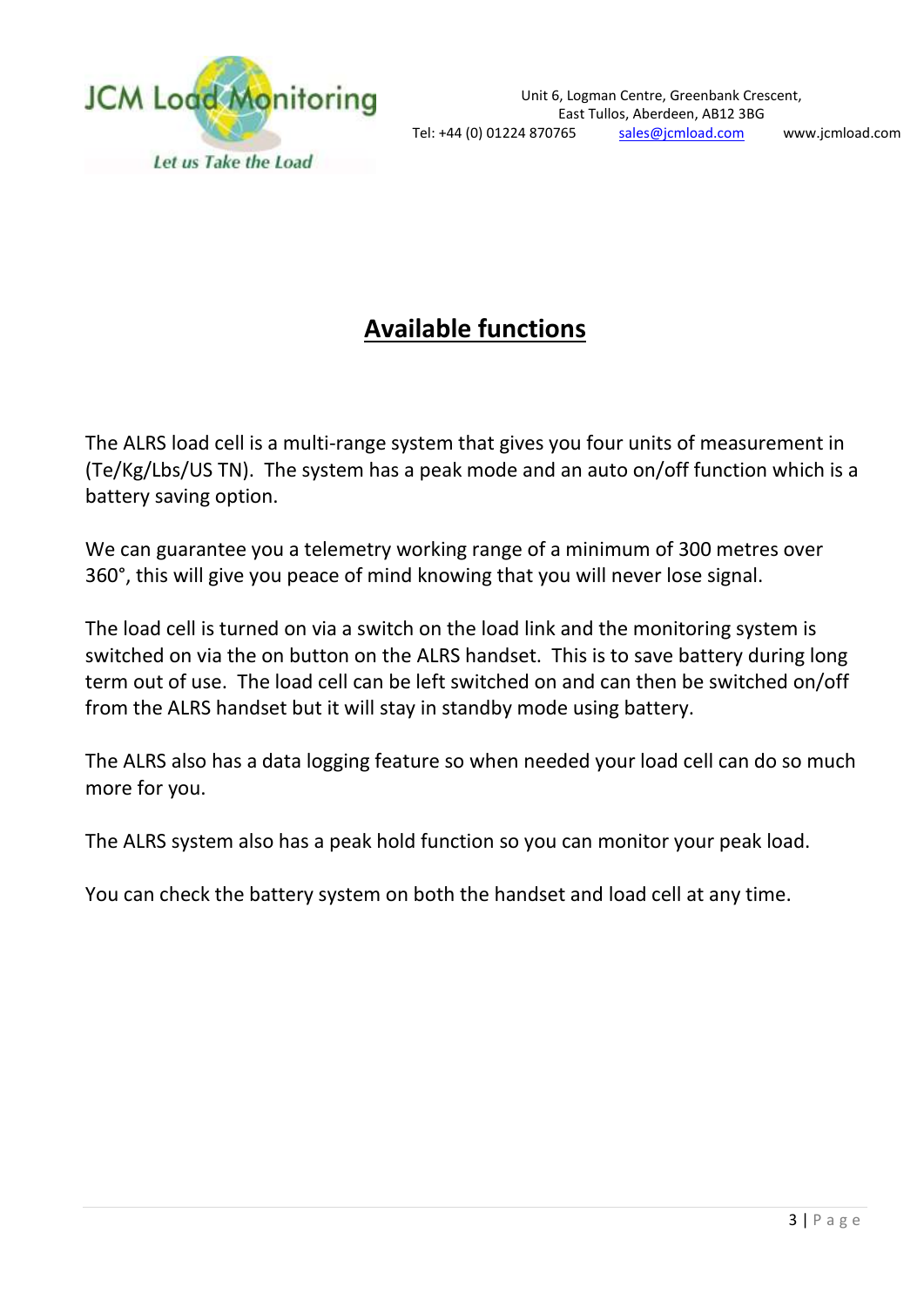

## **User Instructions**

#### **TURN ON LINK**

On the load link there is a switch press to 1 position to switch the link on and press 0 to switch the link off.

#### **TURN ON SYSTEM**

To turn on your ALRS system press the ON  $\frac{1}{\sqrt{2}}$  button, your handset will show the ID number of the load cell and count down from 20 seconds and then display your load (0.00Te)

To zero your load cell press the ZERO **Fight** button and your handset will as (zero) and then zero your system.

#### **UNITS OF MEASUREMENT**

To change your units of measurement press the PAGE **button** once and the handset will show (UNITS) then press ON **button to accept. Your handset will** display a unit, press the PAGE **button to scroll through each of the units**, once you are happy with your selection press the **button to accept**.

#### **PEAK MODE**

To use the PEAK mode on the ALRS system press the PAGE **button until PEAK is** displayed on the handset then press the ON **BUCK of the language of the handset** will show (OFF, default setting), press the PAGE  $\Box$  button and the handset will show (ON), press ON  $\frac{1}{\sqrt{2}}$  to accept. Your handset is now set in peak mode and the letter (P) will be displayed on the right hands of your display.

If you need to zero your peak load press the ZERO  $\frac{1}{2}$  button to zero your peak load.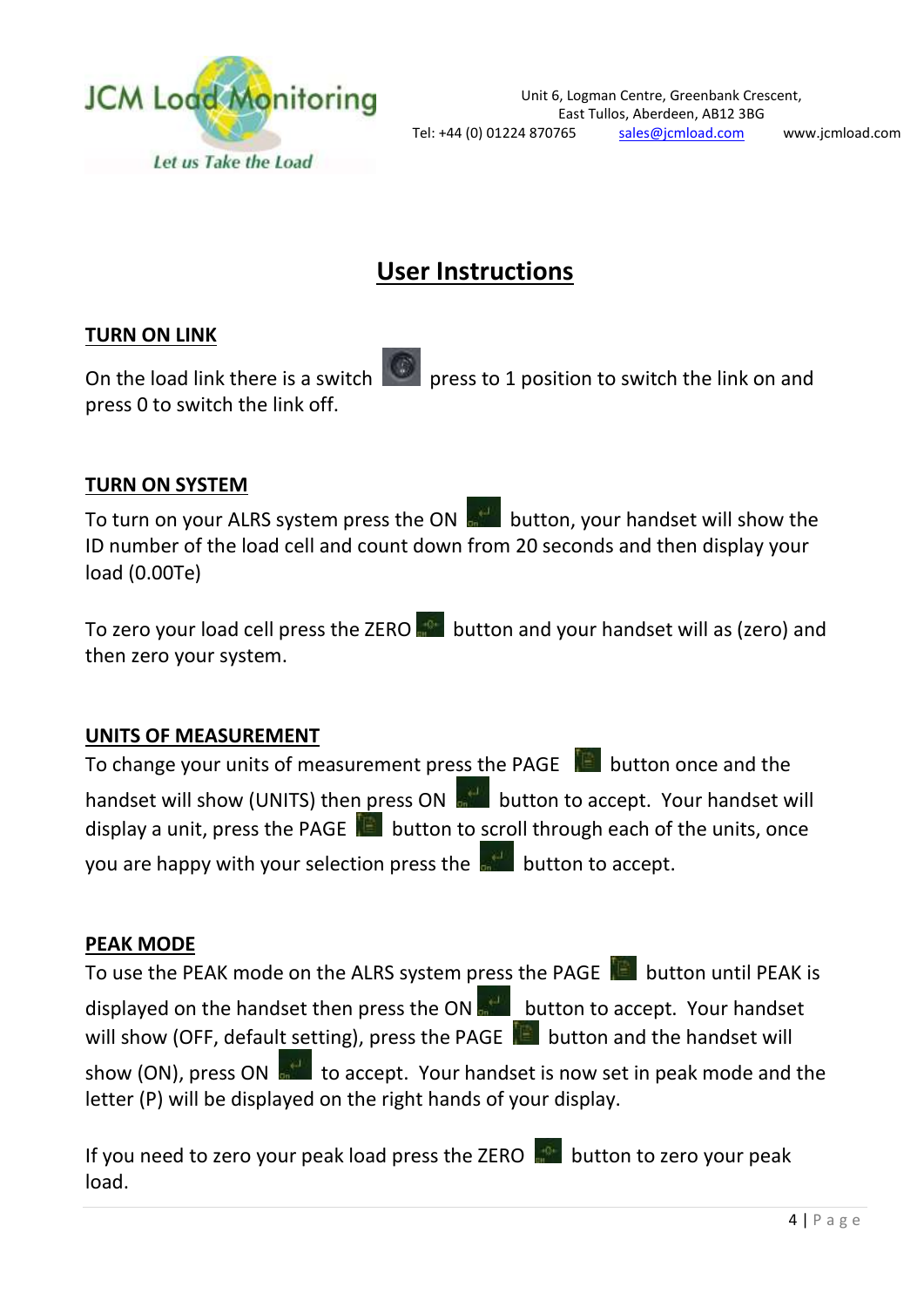

If you need to leave your PEAK mode use the same process as you did to get into peak but this time select (OFF) and press ON  $\frac{1}{\sqrt{2}}$  to accept. You will go back to normal weighing operation.

The default setting when the handset is switched on is PEAK mode is OFF, you will need to switch this function to ON when you require PEAK mode.

#### **TEST BATTERY**

To test your ALRS battery system while your system is ON press the ON **BULL** button once and your handset will show RX (handset) and the % of battery, press the ON

button again and your handset will show TX (load cell) and % of battery. Press

to go back to normal weighing operation. We recommend changing batteries once you get down to 20% RX/TX of battery.

#### **SETTINGS MENU**

The ALRS system communicates between the handset and the load cell using an ID number, this ID must be set correctly for the system to work properly.

### **Once you have entered the settings menu you must enter the ID of the ALRS system to exit the menu.**

The ALRS system also has a SETTING menu. This is where you can use the AUTO ON/OFF battery saving menu and also data logging.

To enter the settings menu, with your handset OFF, press and hold the TARE button and then press and hold the ON **button then release together.** Your handset will show SETTINGS, press the ON **button to accept.** You can press the PAGE **button to scroll through the following menus, Units, Auto OFF, Data Out** and ID.

To accept units press the ON  $\frac{1}{2}$  button, you will have two options FIXED = Kgs and Te units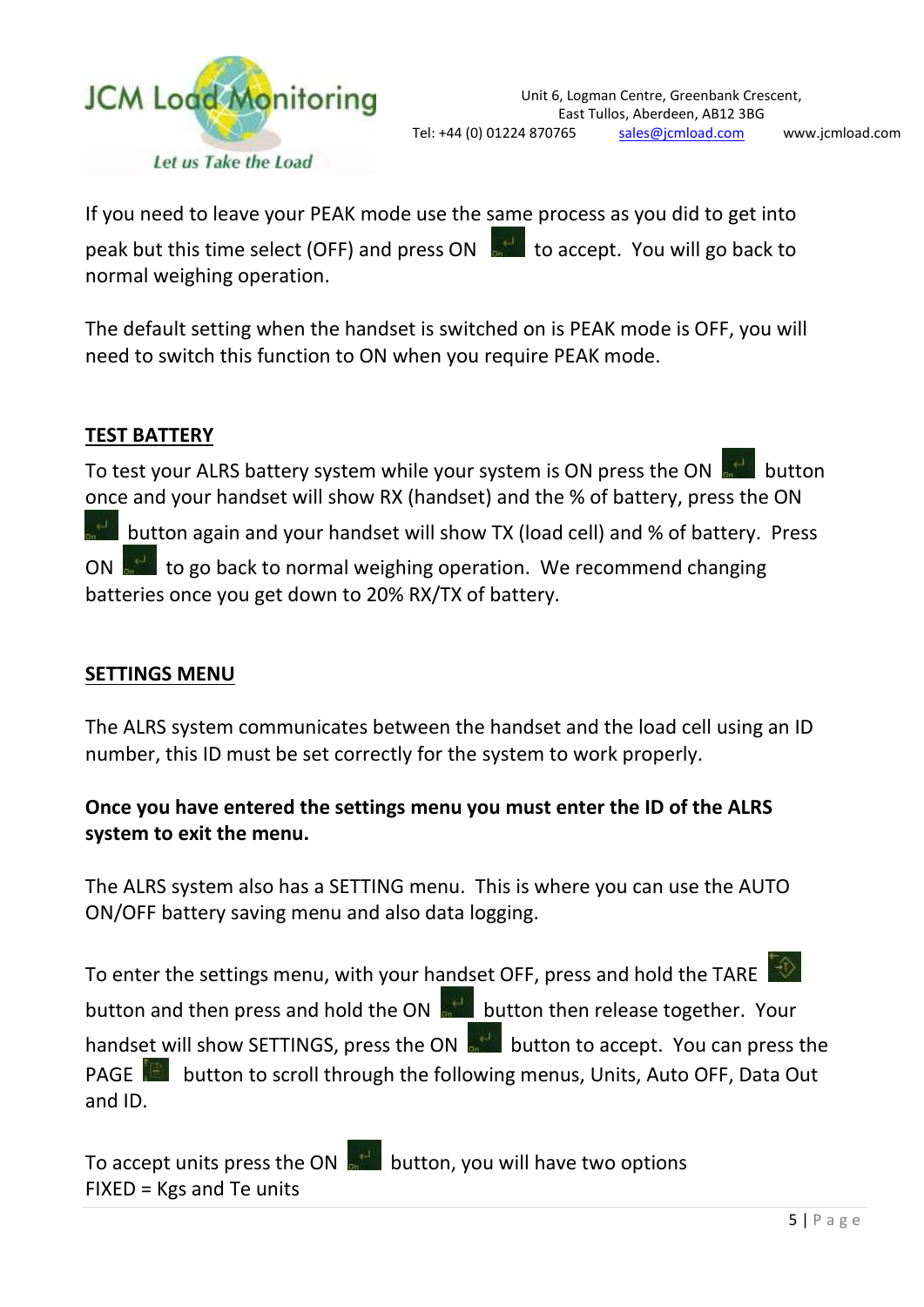

SLCTAbL = TE, Kgs, Lbs, US Te

To accept either option press the ON  $\frac{1}{100}$  button to accept.

### **AUTO OFF**

When you select AUTO OFF from the settings menu, press ON **button to accept**. OFF = Battery saving mode OFF ON = Battery saving mode ON

Press the PAGE **E** button to choose either option, to accept press the ON button to accept.

The AUTO ON mode will automatically shut down your system if your system has had no change in readings for a period of time.

### **DATA OUT**

When you select DATA OUT from the settings menu, press the ON  $\frac{1}{\sqrt{2}}$  button and the option of PC OFF is displayed, if you wish to switch the DATA OUT on press the

PAGE **in all button and the handset will display PC ON, press ON and button to** accept.

To be able to use the DATA OUT function you will need a dongle and software that can be sourced from our sales department.

When DATA OUT is switched ON you have the option to receive data via RS232 or RADIO, with the ALRS handset you will always use the RADIO option. When you have accepted PC ON the handset will display RS232, press the PAGE **button** and the display will show RADIO, press ON  $\mathbb{R}^n$  to accept.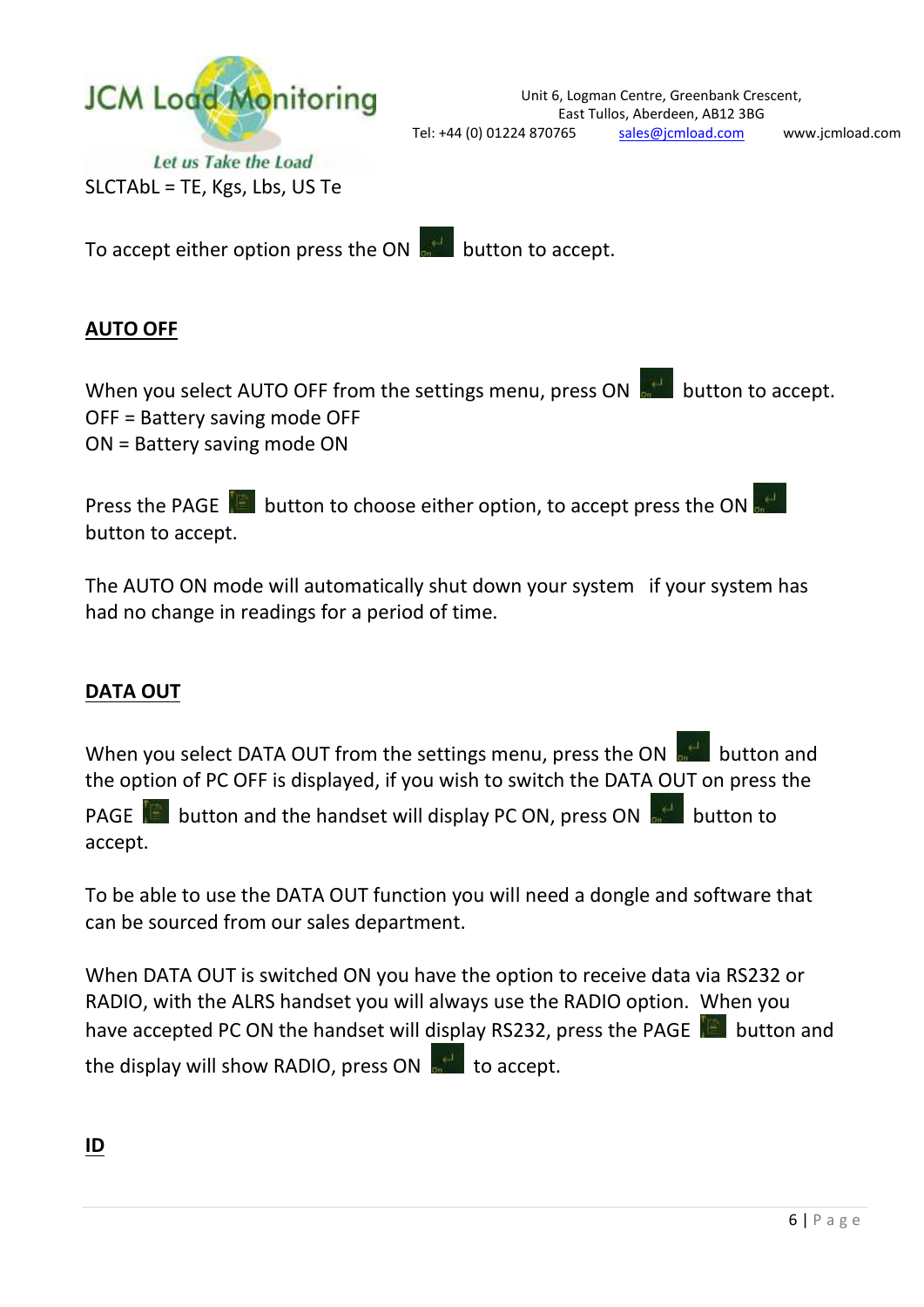

Let us Take the Load

To exit the settings menu, you must enter the ID of the ALRS system.

When you select ID from the settings menu, press the ON  $\frac{1}{\sqrt{2}}$  button to enter.

Your handset should have stored the ID number, if it does not press the PAGE



button to increase the single digits of the ID number and then press the TARE button to move to the digit to the left to increase the double digits of the ID number.

Your ID number will be displayed on the calibration certificate that you receive with your load cell as standard. Once you have entered your ID number press the ON

button to accept.

You will now return to normal weighing.

#### **Tare/gross weight Function**

If you have any gross weight on the load cell and you wish to remove it, press the tare button and this will remove the gross weight. Once the tare button is pressed the display will show 0.000 nt (net tare). If you press the tare button again this will add the gross weight back onto the display. The display will then show te (tonne).

#### **Zero Function**

If you need zero the weight displayed on the handset, press the zero button.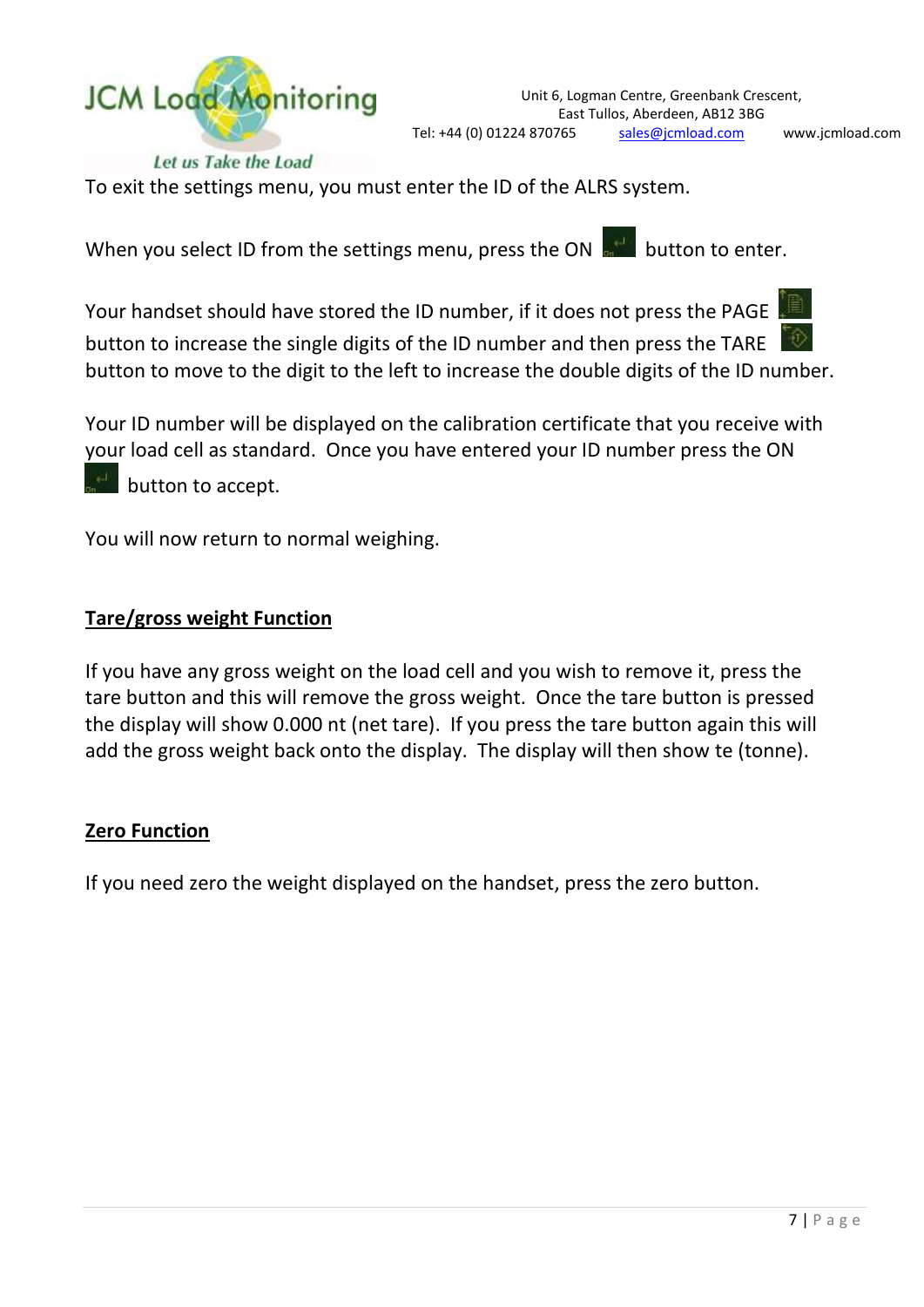

### How to Pair the ALRS

*Firstly, before we can go any further, we will need to know what your load cells I.D number is. If you turn on your handset it will display your I.D number? Once you know what the I.D is you can then turn off the handset again.*

#### **Now here is a breakdown of the steps to go through**

1. Insert two AA batteries back in to your load cell, leaving the middle battery out.

2. With your handset press the TARE  $\left[\begin{array}{cc} \circ \\ \circ \end{array}\right]$  & ON buttons together, your handset should now read SETTINGS

- 3. If you can now insert your middle battery back into your load cell.
- 4. Your handset should now read ECO MODE
- 5. Press the PAGE **button until your handset reads (ID #)**
- 6. Press the ON  $\frac{1}{60}$  button to accept and your handset will now read (00)

7. Now enter your load cells I.D number, you will know what you're I.D number is, *this is the section in above.*

8. To enter in your I.D number press the PAGE **button to increase the I.D, you can** press the TARE  $\Box$  button to move your I.D over to the left, if you make an error or go past the I.D number you need, press the ZERO  $\frac{1}{2}$  button to reset back to 00

9. Once you have set your I.D press the ON  $\frac{1}{2}$  button to accept.

10. Your load cell should go back into working order.

*If customer has still got issues, then the load cell should be sent back to JCM for further inspections.*